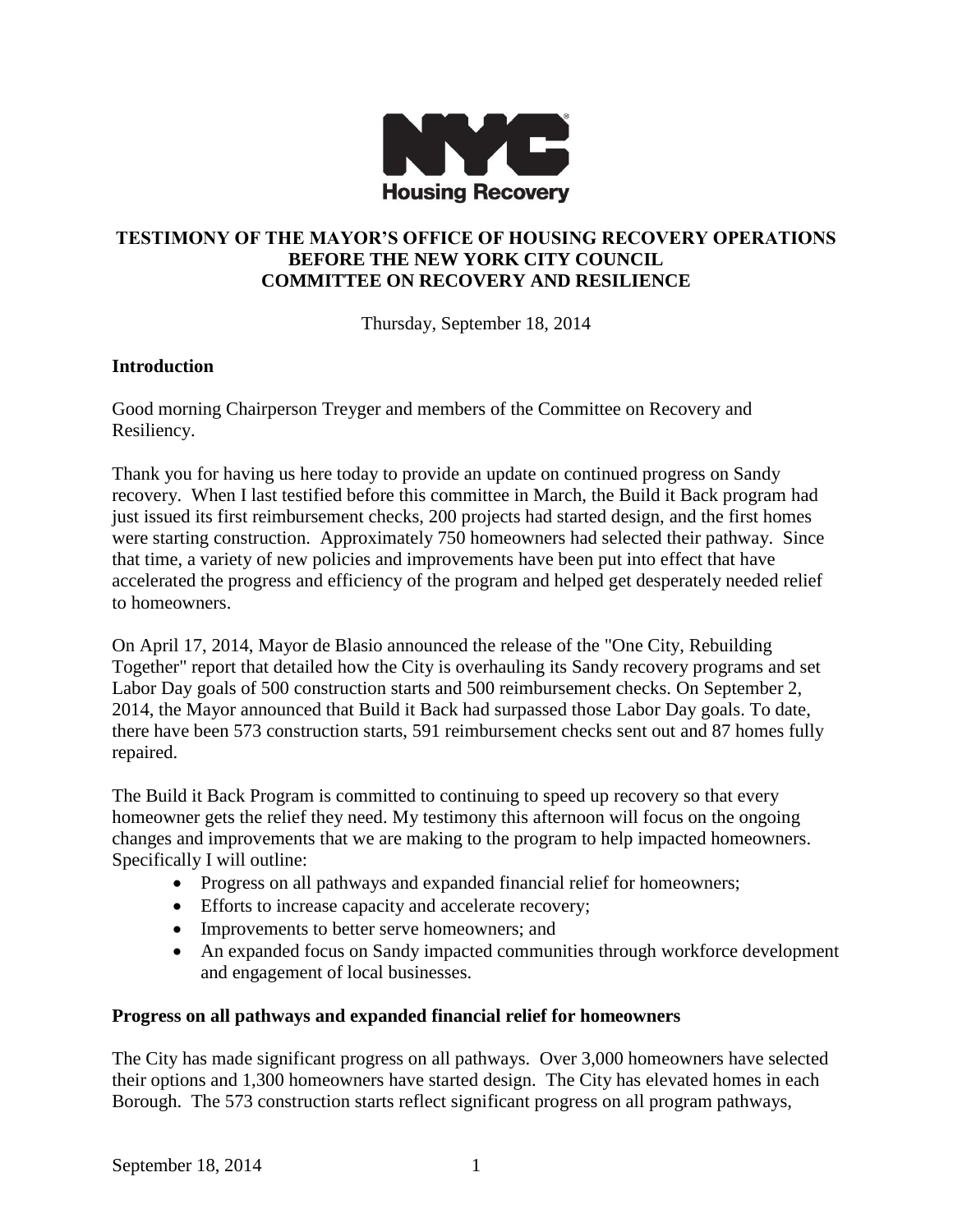including full rebuilds, elevations, and repairs. The City has expanded the Choose Your Own Contractor pathway to include elevations. The first complete rebuild project was finished before Labor Day and that homeowner is now back in his home. In total, there are 87 complete homes to date and that number grows nearly every day.

The 591 checks reflect almost \$10 million in reimbursements that have gone out to homeowners who completed repairs themselves. The City and State are making progress on the acquisition pathway.

## **Multifamily homes**

The Multifamily Repair Program has provided \$8.3 million in funding to multifamily rental, condominium and cooperative developments and homeowners spanning Brooklyn, Queens, Staten Island, and Manhattan. Eight multifamily developments have begun construction or received reimbursement checks under the Program, and these developments represent over 2,200 households, 86% of whom are Low to Moderate Income (LMI).

### **Reimbursement checks**

The Administration designed a first-of-its-kind program to provide reimbursements to eligible applicants who have already completed work on their Sandy-damaged homes: it was launched in January, and homeowners began to see checks in March.

The program ensures compliance with federal requirements and gets money back into the pockets of Sandy-impacted homeowners who used personal funds to repair or rebuild Sandydamaged homes. The reimbursement amount is determined on a case-by-case basis and for single-family homeowners is 60 percent of out-of-pocket expenses that were expended on eligible repairs or repair-related expenses over and above the funds an applicant already received from other sources. These sources include SBA loans, FEMA awards, and insurance payouts.

While the program was initially limited to LMI households, beginning in late March, the Administration expanded eligibility for reimbursements so homeowners can receive assistance regardless of income level or Program priority status.

Over the last 6 months, the Administration has made significant progress in accelerating the reimbursement process. HRO has mailed out 591 checks to homeowners totaling approximately \$10 million.

# **TDAP**

The Temporary Disaster Assistance Program (TDAP), which offers a temporary rental subsidy to eligible applicants, successfully gained the United States Department of Housing and Urban Development (HUD) approval to expand its eligibility criteria to Build It Back applicants who had relocated as a result of Sandy but who are now experiencing a high rent burden. To date, HPD has 144 TDAP households who are currently receiving rental subsidy assistance (leased up) and a further 239 households who are either in the rental search process or completing intake.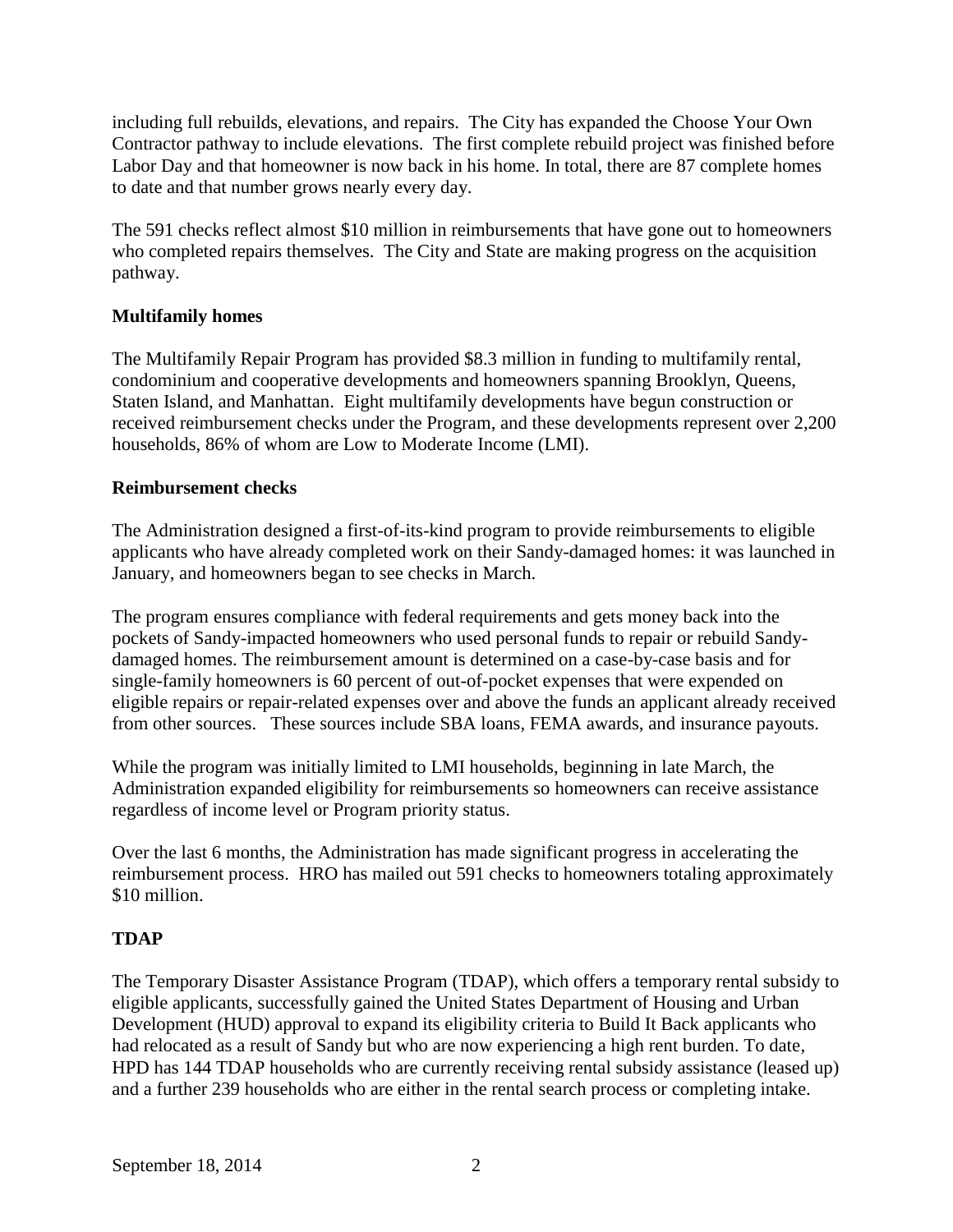Through a grant from the American Red Cross and in partnership with the Mayor's Office of Immigrant Affairs, community-based organization partners (Catholic Charities Brooklyn and Staten Island; Council of Peoples Organizations; El Centro; Faith in New York; Make the Road; Project Hospitality and Shorefront YM-YWHA) and the larger disaster case management and non-profit community, we are able to provide rental subsidies to up to 200 households through TDAP Private. HPD has registered 170 households to date. Of these registrants, 125 have attended an application workshop and 65 TDAP Private households have received their coupons and have started the rental search process.

# **Financial relief**

Since March, the City has taken steps to expand eligibility and eliminate priority levels, so that every homeowner—regardless of income—is able to move forward. The City and HUD worked closely together to ensure that we can meet the needs of New Yorkers. In May, HUD announced that it was allocating \$640 million for housing recovery in the Tranche 3 Community Development Block Grant – Disaster Recovery (CDBG-DR) funding. With this new funding and the housing recovery funds the City has already received, we are able to provide support to every homeowner in the Build It Back pipeline.

The City has provided direct financial relief to homeowners by:

- Passing state and City legislation to provide property tax relief to homeowners that rebuilt after Sandy;
- Passing City legislation to waive Department of Building fees for Build It Back projects; and
- Allowing homeowners rebuilding their homes to use their "transfer amounts" for temporary relocation expenses during construction.

As outlined in the report, *One City, Rebuilding Together*, the City committed to provide additional financial relief support to impacted homeowners by offering relief from NYC water bills for vacant homes. Working with NYC Department of Environmental Protection (DEP), the Housing Recovery Office (HRO) identified over 1,500 homeowners eligible for this relief. This list was compiled after a review of Build It Back and other properties by both HRO and DEP. These homeowners are receiving a NYC Build it Back non-refundable credit of \$750 on their water bill. These people have been determined to have been out of their homes for a significant period of time between November 1, 2012 and June 30, 2014. Although they may not have consumed water, properties that remained connected to DEP water service during that time incurred a minimum charge to their DEP water and sewer account.

While the City used a number of factors and data sources to identify these homes, it is possible that homeowners who have been out of their homes for a significant period of time were not included in this initial list. HRO and DEP are continuing to take inquiries from individuals who were not included in this original list and believe they are eligible for the Credit. Since August, HRO and DEP have received over 100 inquiries. This list is currently being reviewed by both agencies for a final determination of eligibility for the Credit.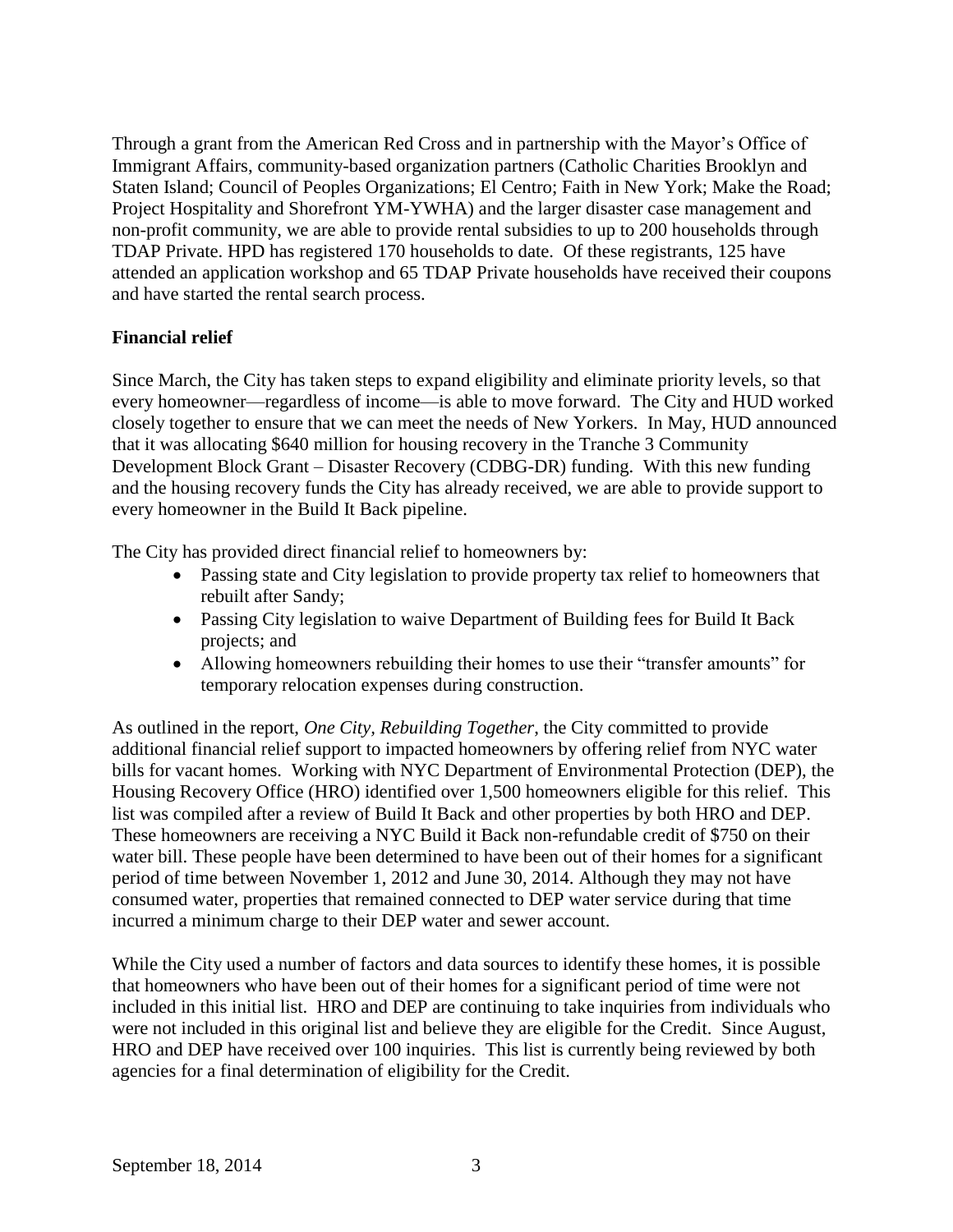#### **Efforts to increase capacity and accelerate recovery**

The City is committed to expanding our capacity at all levels to provide relief faster to homeowners and to move more homeowners into design and construction. The City has:

- Renegotiated case management contracts that secured 45 percent savings while expanding capacity;
- Added Build it Back staff to allow the City to take over direct management of all aspects of the program;
- Increased contract capacity for damage assessments, environmental review, and appraisals; and
- Added Construction Management capacity.

The administration recently renegotiated its case management contracts, held by URS, Solix, and the Center for New York City Neighborhoods. The contractual services provided by URS, which covers Customer Operations, Project Management, and Facility Management, were renegotiated to provide the City flexibility to further ramp up case management capacity to meet applicants' needs, while ensuring that dedicated senior City staff will continue to manage day-to-day operations at the Centers. The services performed by Solix, which covers Eligibility Review, were negotiated to secure additional field and project management staff—allowing the City to increase capacity in the Centers, while expediting the review process for homeowners. The services provided by the Center for New York City Neighborhoods, which covers counseling, were renegotiated to ensure continued counseling opportunities directly in Centers, while adding outreach capacity, such as for low-income populations.

Additionally, the administration is amending its contract with Dewberry, to increase the City's capacity for damage assessments, environmental reviews, lead assessments, and appraisals, to better match the needs of the program. To date, Build it Back has completed nearly 10,400 damage assessments, the vast majority of which were done since January; this contract amendment will allow the program to finish the remaining assessments.

We also continue to expand the Choose Your Own Contractor program, which now includes elevations. Seventeen contractors have registered for the repair and elevation program. Many of the contractors are local to the affected areas such as Staten Island, Breezy Point, and Broad Channel. Several of them are family-owned and operated and/or M/WBE. By lowering the insurance and bonding requirements earlier this spring, we were able to attract and accept smaller contractors into the program.

The City is committed to including voluntary organizations in the Build It Back program and leveraging their capacity to assist with the rebuilding effort. St. Bernard's Project/Friends of Rockaway is now on the approved Choose Your Own Contractor list and working with homeowners in the Build It Back program.

This summer, we kicked off another round of outreach to small to mid-sized, local, M/WBE contractors, starting with a contractor information session for the CYOC program in Staten Island. We are continuing to work with Chambers of Commerce, the Department of Small Business Services, and other local business associations to plan outreach events in the boroughs.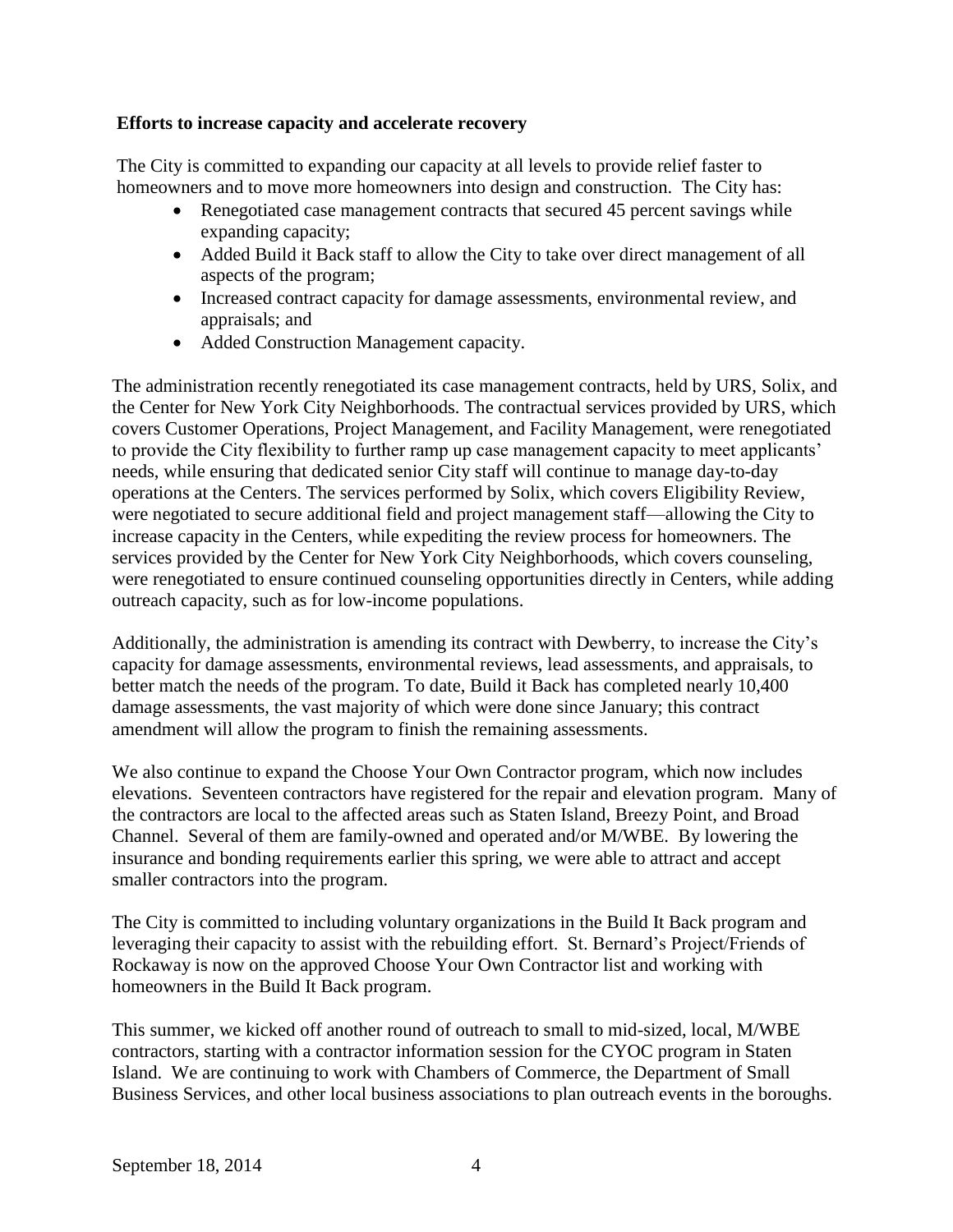Involving small businesses from the affected areas in the CYOC program provides a great opportunity for them to participate in Sandy recovery work.

In early September, in partnership with the Department of Design and Construction (DDC), Hill International came on board as the program's Construction Management firm to help streamline and manage construction operations. In addition, in partnership with the School Construction Authority, we are currently working on additional design services capacity to help us move applicants through the process faster and focus on some of the more difficult projects, such as attached homes.

The City will issue a new Community Recovery CM Request for Proposals for pre-construction, design, and construction services in the coming weeks, and has already hosted a pre-solicitation conference with potential bidders. This new procurement will allow the Housing Recovery Office to dramatically increase its design and construction capacity while further accelerating housing recovery, especially the elevation of homes (including attached homes). Projects will be coordinated through design and construction at the neighborhood level to minimize impact to communities.

This new RFP will help address complex design and construction issues by neighborhood. Throughout Sandy impacted neighborhoods, the City faces complex pre-construction and design issues when rebuilding and elevating homes. These include flood elevation requirements, coordinating the needs of multiple homeowners in attached homes, BSA issues including narrow lots; no legal street frontage; street widening, wetlands and Coastal Erosion Hazards Areas (CEHA), and unmapped streets and connections to City infrastructure.

# **Coordination with other agencies**

The design and construction work undertaken as part of Build It Back requires an unprecedented level of cooperation between government agencies. The City continues to develop streamlined processes for review with the Department of Buildings, the Department of Environmental Protection, the Board of Standards and Appeals, the Fire Department, and other agencies.

The Dept. of Buildings has been actively collaborating with the City's Housing Recovery Office. DOB flags Build it Back properties on the Intranet of their Buildings Information System (BIS) to allow DOB's BiB team a way to identify and track progress and service levels for plan reviews and inspections. DOB has set up teams of dedicated Build It Back plan examiners, inspectors and administrative staff who will operate out of a central location for more efficient management. DOB's Build it Back team is working with HPD to review their projections for demolitions and rebuilding to help manage work flow and output. For rebuilds, DOB agreed to review and accept prototype designs so that when site specific plans are submitted to DOB, the review would be limited to zoning only, thus reducing the review time. As needed, Build it Back Administrative staff support the Build It Back centers in Brooklyn, Queens and Staten Island.

To better work through complex cases, the City established a Technical Review Committee which is composed of members from the Housing Recovery Office, the Department of Housing Preservation & Development, the City Planning Department and the Mayor's Office of Long-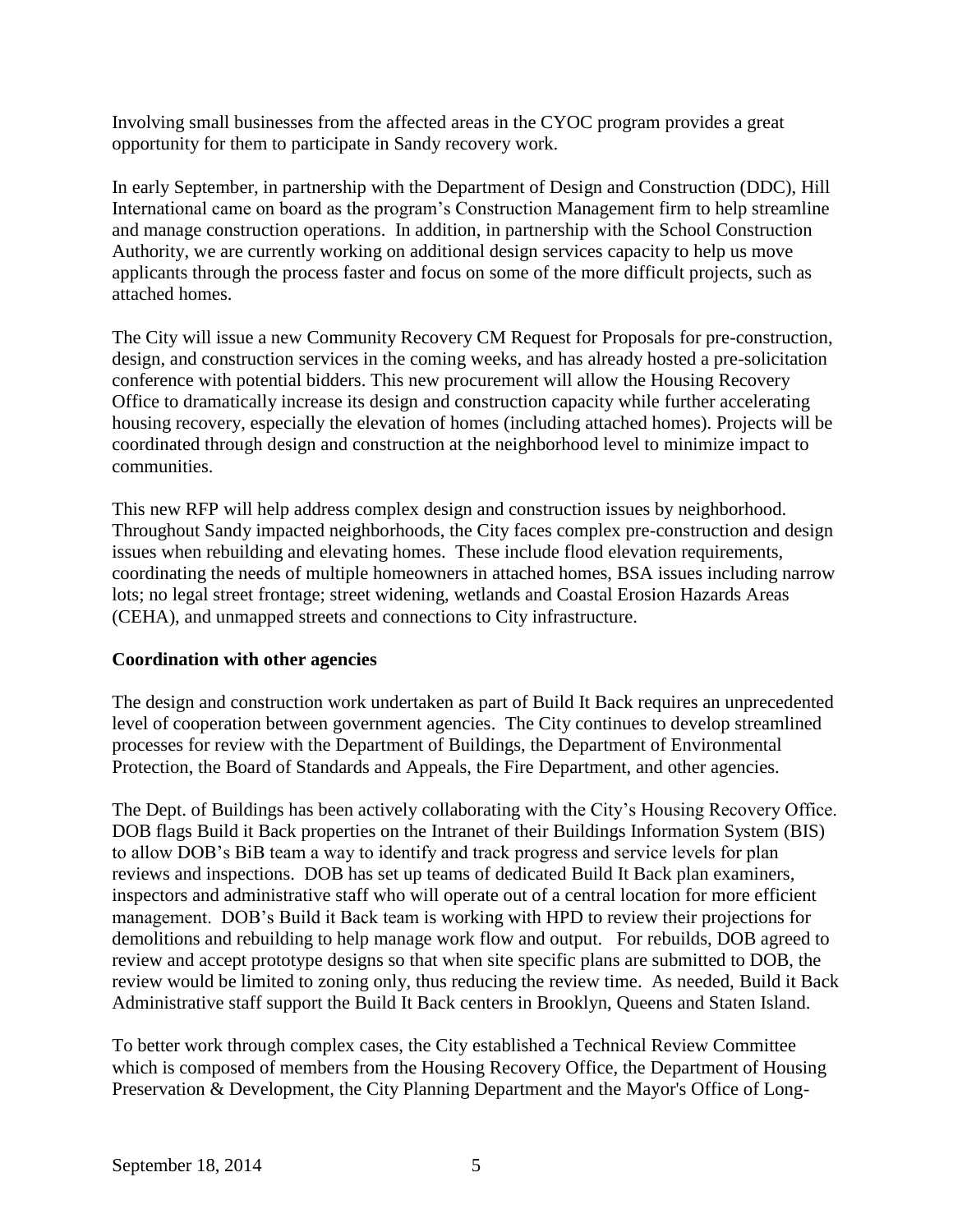Term Planning and Sustainability. The committee meets twice a week to review applications whose pathways cannot be clearly determined for a variety of complex reasons. The committee has reviewed or has under review homes whose complications include:

- Homes with multiple undocumented buildings or dwelling units on the property, exceeding those in the records of the Department of Buildings or the Department of Finance;
- Homes that were destroyed or damaged and were completely or partially over water;
- Attached homes, both semi-attached and row homes; and
- Homes that exist on unmapped streets or "courts" without street frontage.

# DEC Coordination

Working with the New York State Department of Environmental Conservation (DEC) we have developed a Build it Back-specific "general permit" that covers construction activities in areas adjacent to wetlands that are within DEC's jurisdiction. This pertains to over 1,000 properties, both Rebuilds and Elevates. We are collaborating with DEC to develop sample application materials and expedited processes with a 15-day turnaround for properties that are within a wetland or within a coastal erosion hazard area (CEHA).

# BSA Unmapped Streets/Bed of Mapped Streets /Narrow Lots

The Housing Recovery Office and HPD are working closely with the Board of Standards and Appeals to expedite and batch approvals for homes in the Build It Back program. This issue potentially affects a significant volume of reconstructions. We have organized interagency coordination with DOB/DCP/FDNY/Law Department and BSA. State legislation as was accomplished for Breezy Point, may be the best way to remove this construction roadblock, and we are exploring this option.

We are developing a proposed "neighborhood" filing that would include all Build it Back homes in a specific geography. Because fire safety is paramount, HPD is working with FDNY to incorporate all necessary fire safety features into building design, which includes changes in roof pitch, structure height, sprinkler systems, increased fire ratings of building materials, and linked fire alarm systems.

We also developed a streamlined application and batch filing and review process for narrow and shallow lots in the rebuild program. Seven applications for zoning special permits have been approved on Staten Island, and seven were filed in Queens Community Board 14 and will have a public hearing on September 23rd. A combination of community outreach and simplified procedures have reduced application periods down to the legally mandated notification period and review procedures, which is less than three months.

# **Improvements to better serve homeowners**

The Mayor's Office of Housing Recovery Operations has significantly improved our capacity to effectively manage applicant cases by improving communication with applicants, expanding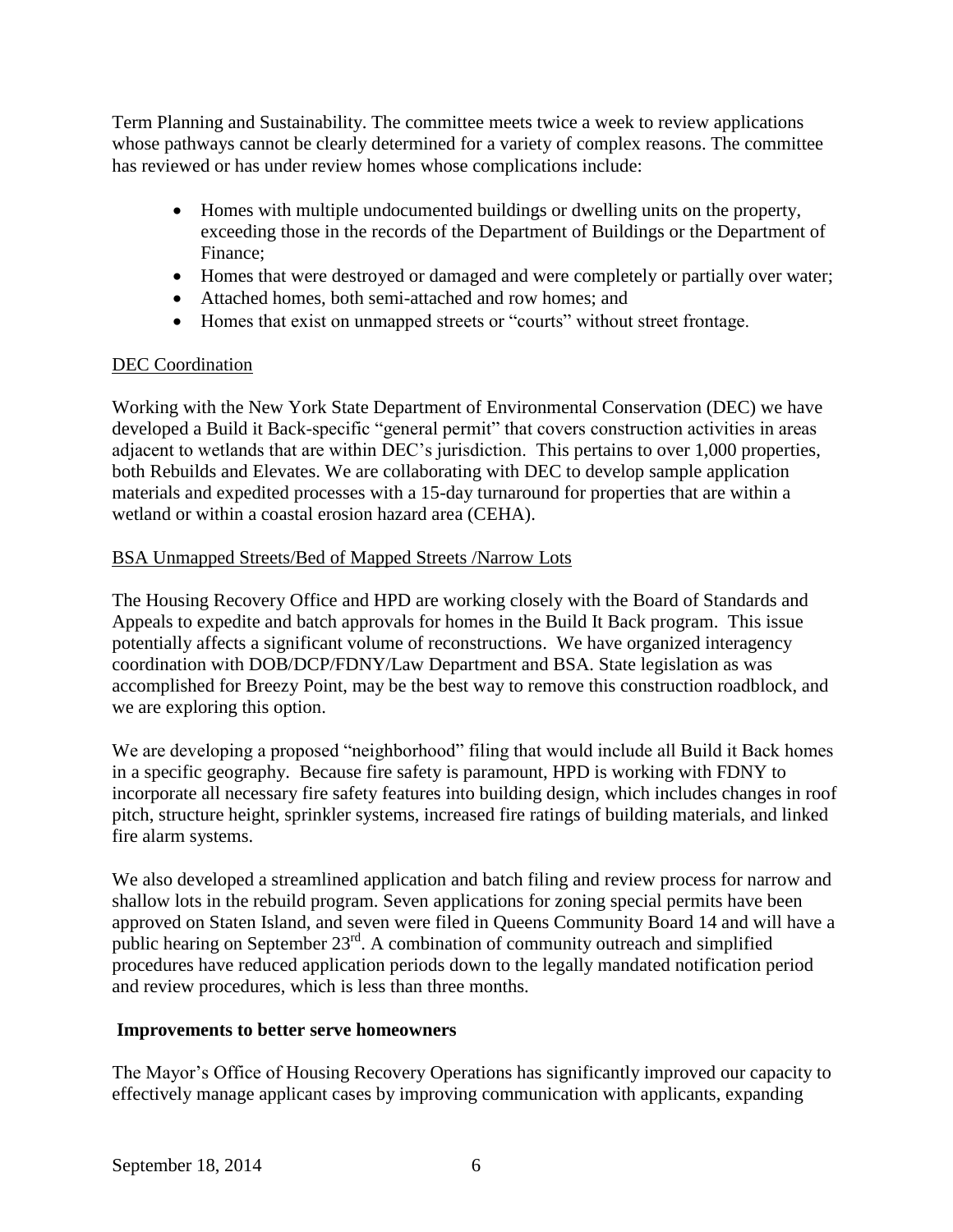outreach in the community, streamlining internal processes, and increasing and improving staffing. Efforts to date include:

- Assigning homeowners a single application coordinator, case manager, and financial or legal counselor to provide singular points of contact as they move through the application process.
- Creating greater flexibility; for example, allowing homeowners to move into design consultation before selecting an option. This allows the homeowners to meet with an engineer or architect at their home, discuss their options, and have a better understanding of what their homes will look like.
- Expediting cases in which the applicants are in dire need of immediate assistance, such as in homes that require lead or mold remediation and may be causing major health concerns.
- Providing special assistance to families of military personnel overseas and conducting approximately 75 home visits per month for applicants with special needs.
- Hiring bilingual staff that speak Spanish, Russian, and Cantonese.
- Improving the functionality of Build it Back centers by bringing in technical experts (including engineers and construction managers), financial and legal counseling, Department of Buildings representatives, and NY Rising representatives to assist with the acquisition process, comprising a one-stop-shop for homeowners.
- Hiring a Deputy Director for Homeowner Services to prioritize customer service and ensure homeowners receive the support they need in partnership with other City agencies and nonprofit providers.
- Expanding the referral process and communication with Disaster Case Managers, including through joint trainings.
- Reaching out to unresponsive applicants to bring them back into the program; to date, Build it Back, in collaboration with its community partners, has knocked on over 5,000 doors. Through these efforts, over 2,000 applicants have re-engaged with Build It Back.
- Connecting ineligible applicants with non-profit partners for financial and rebuilding support.
- Providing free mortgage counseling for applicants facing foreclosure.
- Hosting a series of information sessions in Sandy-impacted communities to discuss specific aspects of the program, such as lead-based paint abatement.

# **Counseling**

The Build It Back counseling program, in partnership with the Center for New York City Neighborhoods and local community-based organizations, is a vital resource for homeowners who are seeking financial and legal assistance related to their application. Applicants can request an appointment with a local non-profit partner providing service at no charge to the applicant. Over 1,500 applicants have worked or are currently working with a counselor to resolve a range of issues including cancelled SBA loans, insurance issues, and mortgage distress and foreclosure.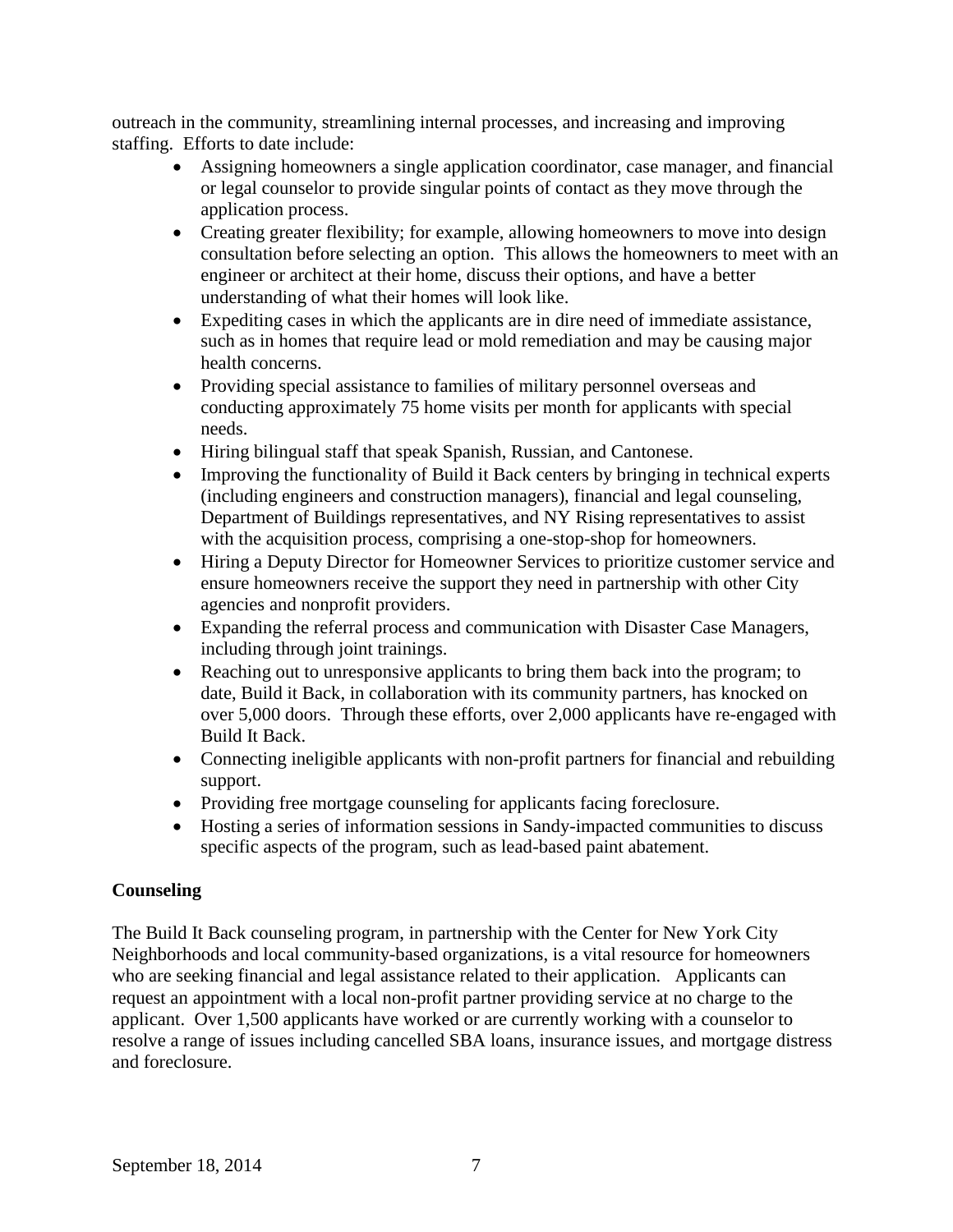Starting in July 2014, counseling services are now available at the Build It Back Centers. Homeowners can speak with a counselor to help resolve issues and receive a referral for a more in depth consultation. Close to 400 applicants have utilized the Counseling desk to date.

## **Community outreach**

The Housing Recovery Office has significantly increased our presence in impacted communities. Partnering with local elected officials, HRO established satellite offices in the Bronx, Howard Beach, Mill Basin, and Ozone Park. We are co-locating with City Council members and other elected officials in Staten Island, Arverne, Coney Island, Rockaway, Brighton Beach, Sea Gate, and Gerritsen Beach. I would like to thank all of the elected officials that have generously worked with our office, offered space in your offices, and dedicated your staff's time to working with us to help homeowners. Your commitment to serving your community, coupled with the homeowners' comfort in working with you and your staff, has resulted in real progress for many homeowners. More than 2,900 homeowners have received services in these locations since April.

Working in conjunction with the Department for the Aging and Catholic Charities, HRO identified senior applicants that have been hard to reach. We are starting to conduct door to door outreach, in an effort to engage them in our program and link them to additional social services.

# **Accountability**

The Housing Recovery Office has an intensive internal and external monitoring, audit and review process developed in partnership with the Office of Management and Budget. Both HUD and DOI also conduct their own independent, external monitoring and audit functions. All told, the internal and external program oversight, at both a programmatic and applicant-by-applicant level, exceeds even the oversight historically employed by CDBG-DR programs.

In addition to vendor-level QA-QC processes, HRO also conducts regular internal audits of vendor deliverables and, where necessary, requires vendor corrective actions to resolve issues with particular applications and standard operating procedures. On top of the HRO-level review, OMB also conducts regular auditing, testing the Program's internal controls and working with HRO to address any potential deficiencies.

# Department of Housing and Urban Development (HUD)

HUD conducts management reviews, in conjunction with monitoring visits, to ensure that CDBG-DR programs are carried out efficiently, effectively and in compliance with applicable laws and regulations and established policies. These reviews are intended to assists grantees -- New York City -- in improving performance, developing or increasing capacity, and augment management and technical skills. A management review is part of an ongoing process that assesses the quality of our performance over a period of time and requires effective communication and cooperation between Federal, State and local partners. These reviews occur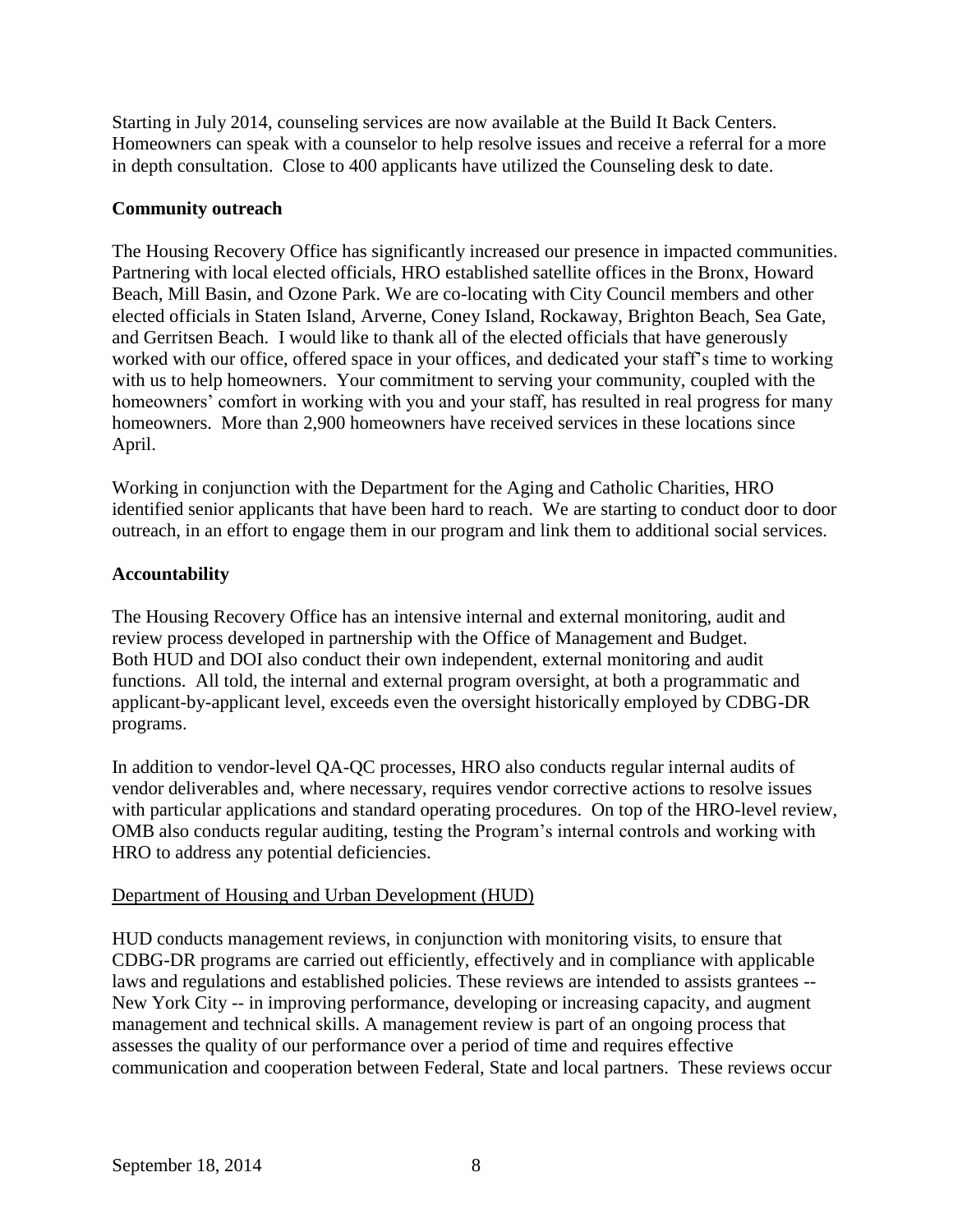at least every six months. Since September 2013, HUD conducted four monitoring visits and two Technical Assistance visits.

The HUD Inspector General will also review the City's use of the CDBG-DR grant, including reviews of the City's program management and to ensure against waste, fraud and abuse, much like the City's own Department of Investigation.

## NYC Department of Investigation (DOI)

Under the supervision of DOI, four firms have been hired to provide integrity monitoring (IM) services to Build It Back through a Memorandum of Understanding between HRO and DOI. At the onset of the monitorship, the IMs were tasked with auditing a percentage of homes during scoping, construction and inspection, as well as performing random audits throughout the project. Additionally, DOI and their monitors have recently assisted HRO with policy and procedure recommendations to aid in increasing the speed and efficiency of the program.

The duties of the IM include, but are not be limited to:

- Conduct audits and investigations to ensure contractors(s)' compliance with all the terms and conditions of the contracts and agreements they enter into with the City in connection with Build It Back;
- Examine documents related to the operation of Build It Back in the possession of the construction contractors that may relate to their respective responsibilities;
- Review payment requisitions for accuracy;
- Audit disposal of contaminated and hazard waste;
- Review payrolls and refer anomalies to HRO/DEP;
- Report any integrity issue immediately to DOI and HRO/DEP;
- Refer any work quality and/or safety issues immediately to HRO/DEP and to DOI if the issue related to the integrity of the construction contractor;
- Review subcontractor approval documents;
- Maintain a field site presence;
- Investigate allegations of fraud in connection with Build It Back;
- Maintain a 24 hour hotline 212-825-5959 for complaints about the construction contractors, as well as for complaints of fraudulent conduct related to Build It Back, and post notice of the hotline at central locations for each geographic area being served;
- Follow investigative leads developed from all of the above at the direction of DOI;
- Provide testimony and participate in court or administrative proceedings as needed.

#### **Expanded focus on Sandy-impacted communities**

The City is committed to focusing on engaging local communities in the rebuilding process by supporting a high-quality, local workforce with a focus on hiring New Yorkers impacted by Hurricane Sandy.